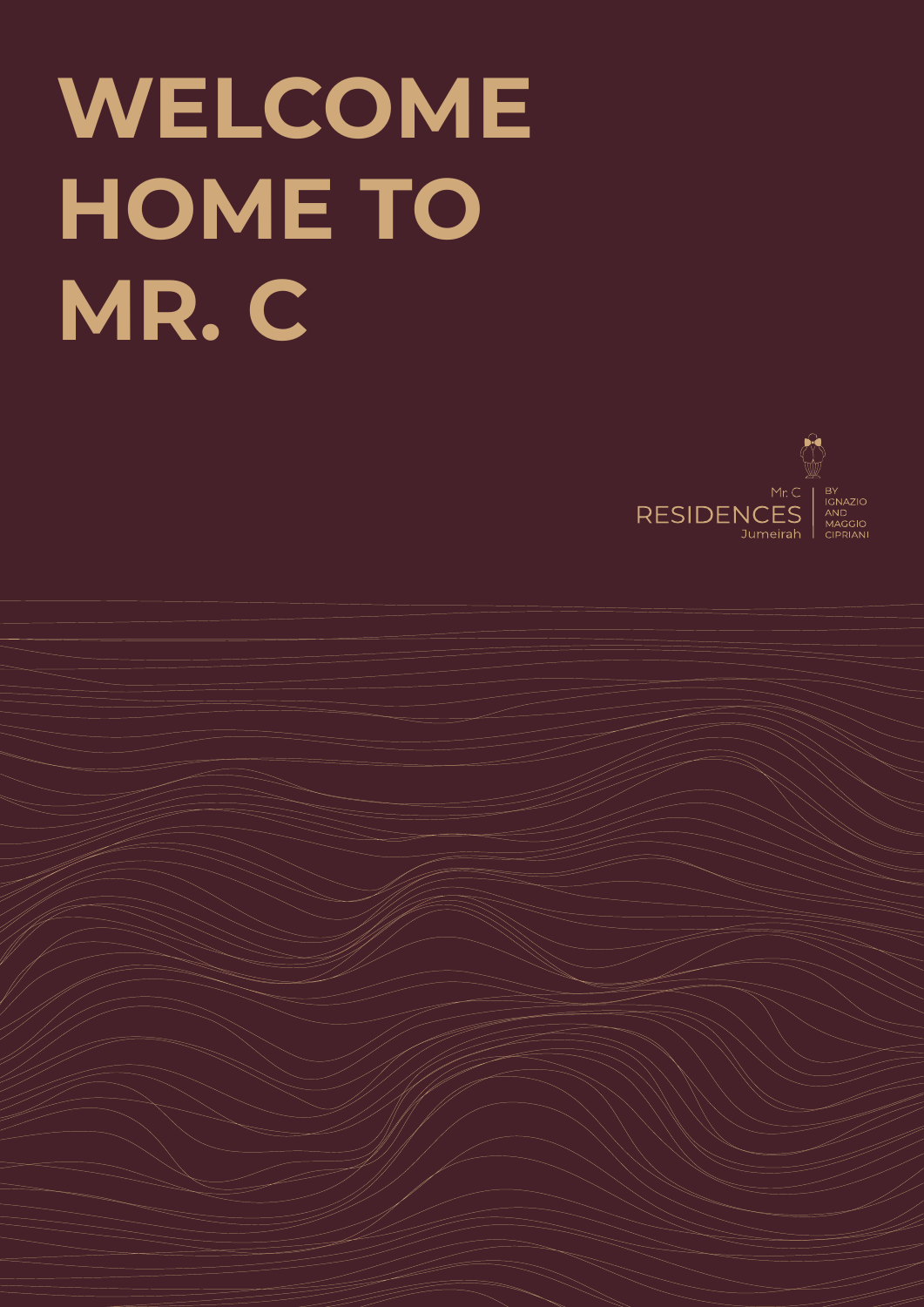## THE MR. C STORY MODERN LUXURY BY THE FOURTH GENERATION OF CIPRIANIS

In 1931, on a tiny street off of Venice's magnificent Piazza San Marco, Giuseppe Cipriani opened Harry's Bar. In the decades that followed, the welcoming atmosphere and thoughtful attention to detail made this intimate space an iconic destination for stylish locals and international visitors, including European royalty, literary figures, and global celebrities. Today, 90 years later, brothers Maggio and Ignazio Cipriani, members of the fourth generation of the Cipriani family, have drawn on their rich familial history as well as their own 21st-century perspectives to create Mr. C, a luxury hospitality and residential brand for glamorous modern living.

Mr. C Residences live up to the highest standards of design and are set in the most extraordinary global locations. Honoring the approach to service that began in their great-grandfather's single, thoughtfully conceived bar on Calle Vallaresso, the brothers have made personalized attention offered with genuine care an integral part of Mr. C's identity.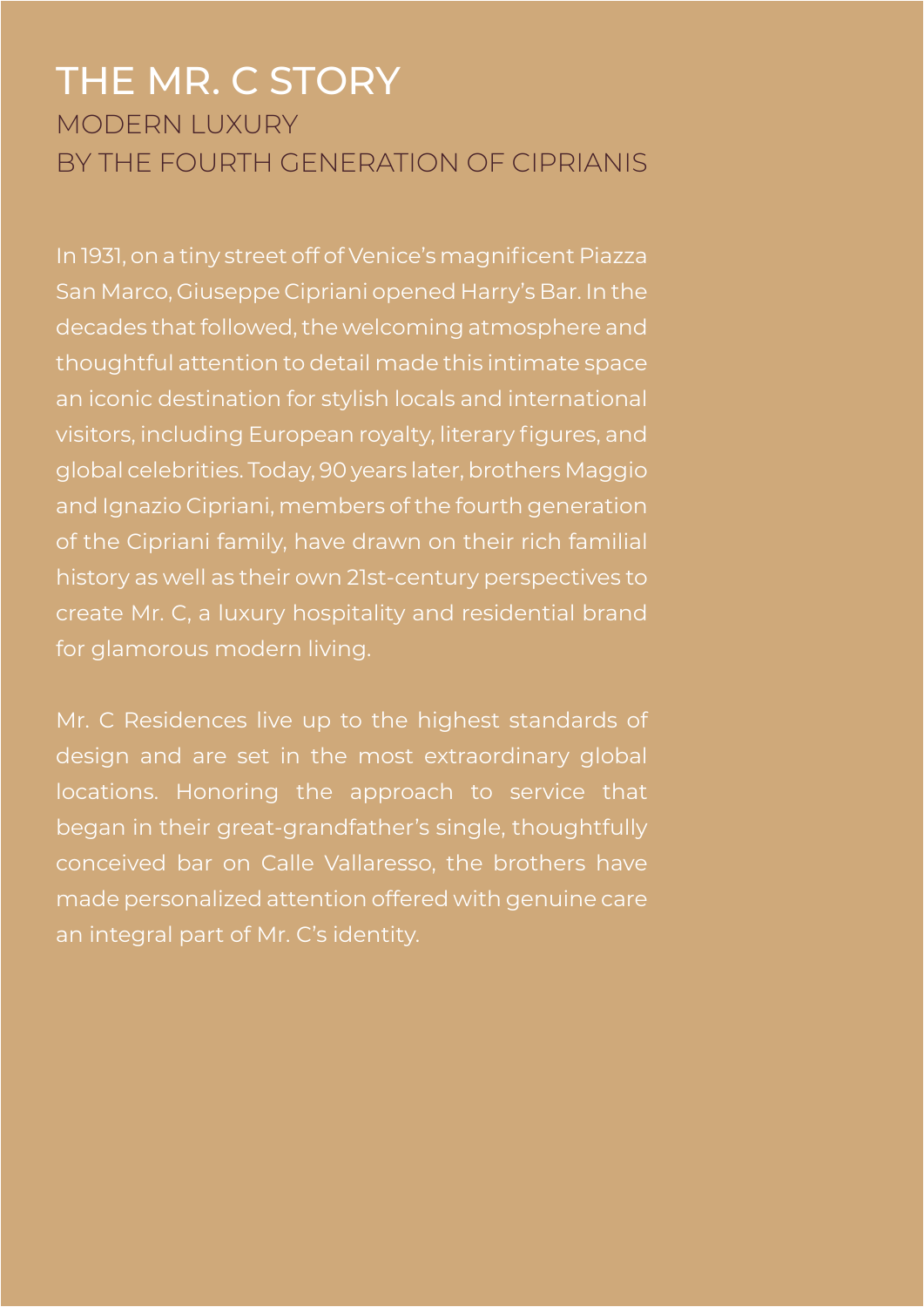QUINTESSENTIAL EUROPEAN COMFORT INFUSED WITH LUXURIOUS DUBAI LIVING

**DEVELOPER** ALTA Real Estate Development

**MR. C** Ignazio and Maggio Cipriani

**ARCHITECTURE** Arquitectonica

**INTERIORS** Meyer Davis

**LANDSCAPE** Cracknell

**PROJECT LOCATION** Mr. C Residences Jumeirah, Jumeirah 2, Dubai Water Canal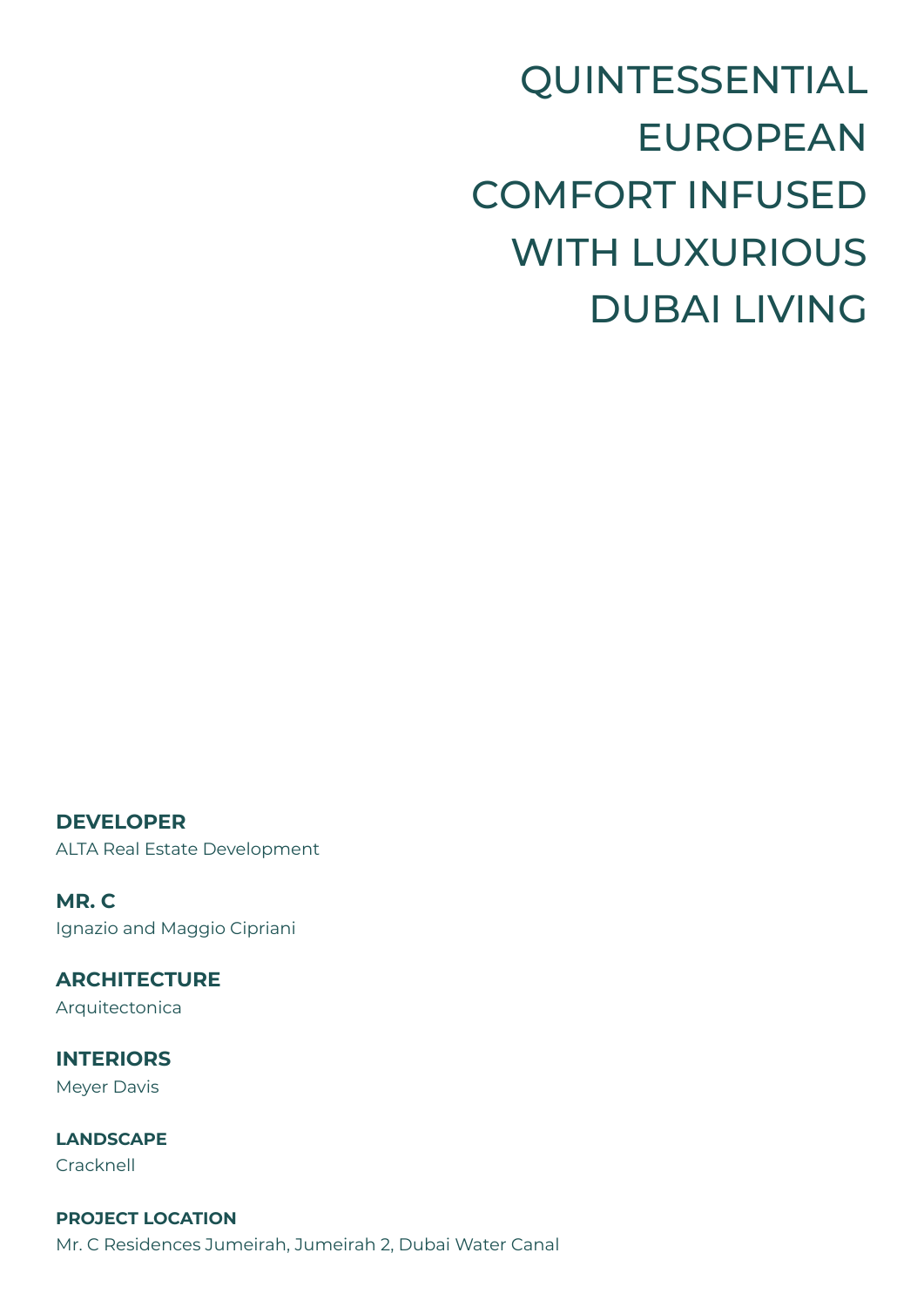

## MR. C RESIDENCES JUMEIRAH HISTORIC, OPULENT AND SERENE.

Mr. C Residences Jumeirah is a contemporary take on classic European living. Inspired by Old World sophistication and modern comfort, these residences are infused with Arabian flair and strengthened by a service lifestyle experience perfected by Cipriani's fourth generation of stewardship.

Mr. C Residences Jumeirah is home to those who appreciate finer things; those who live their lives with an inherent sense of style and believe that simplicity is the ultimate sophistication. It is for those who understand that modern living is a culmination of the little details.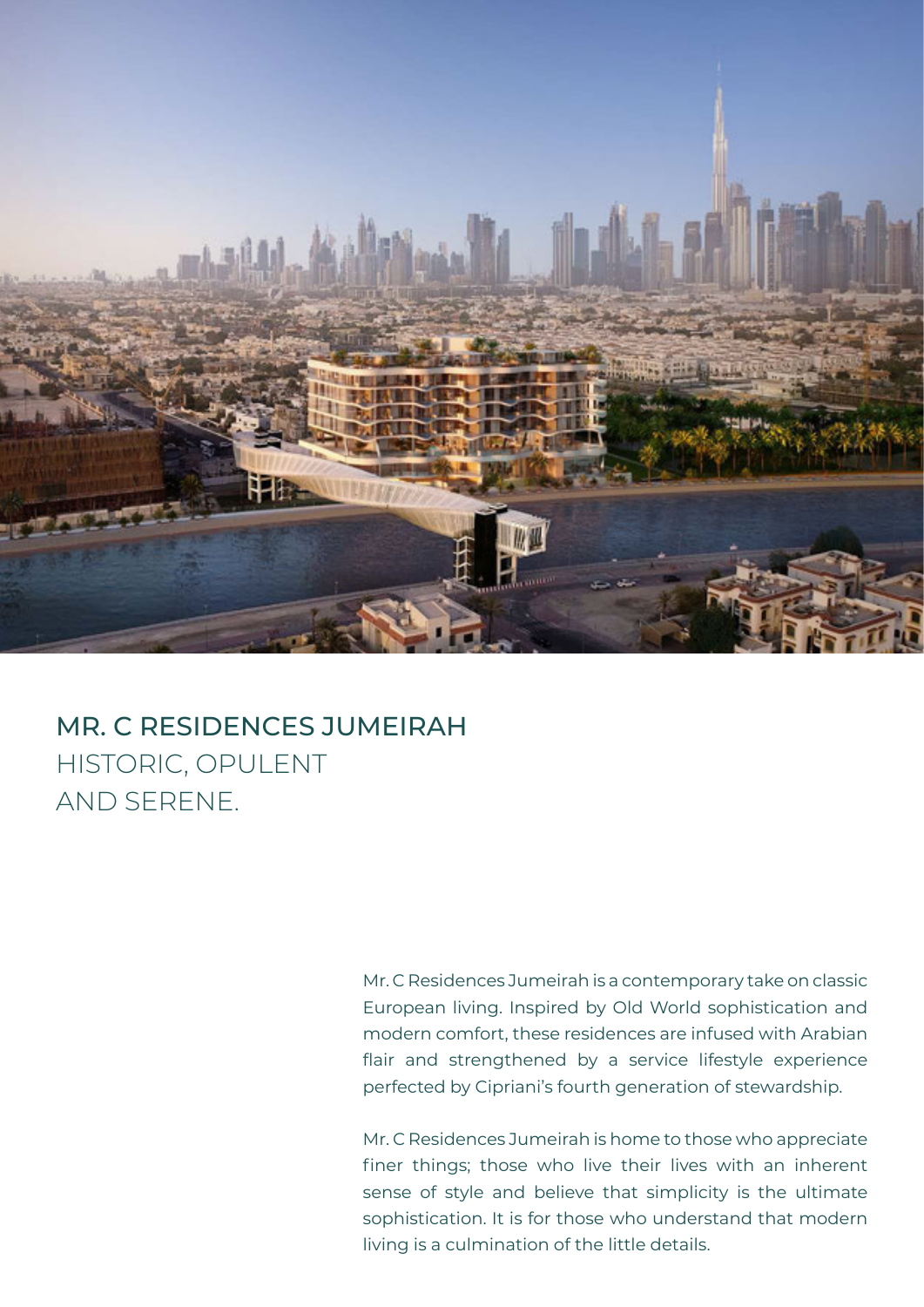

## ICONIC WATERFRONT LIVING

Our vision emerges from the idea that "the good life" is timeless; it's where modernism meets the art of European living. Mr. C Residences Jumeirah takes cues from these notions, and from the character of its location, to curate a modern take on the classic idea of sophistication and style.

Enjoying your morning espresso on your spacious outdoor private terrace, then taking a dip in your own plunge pool, or spending the afternoon lounging on your private rooftop gardens are just a few of the exclusive experiences Mr. C Residences Jumeirah puts at your fingertips.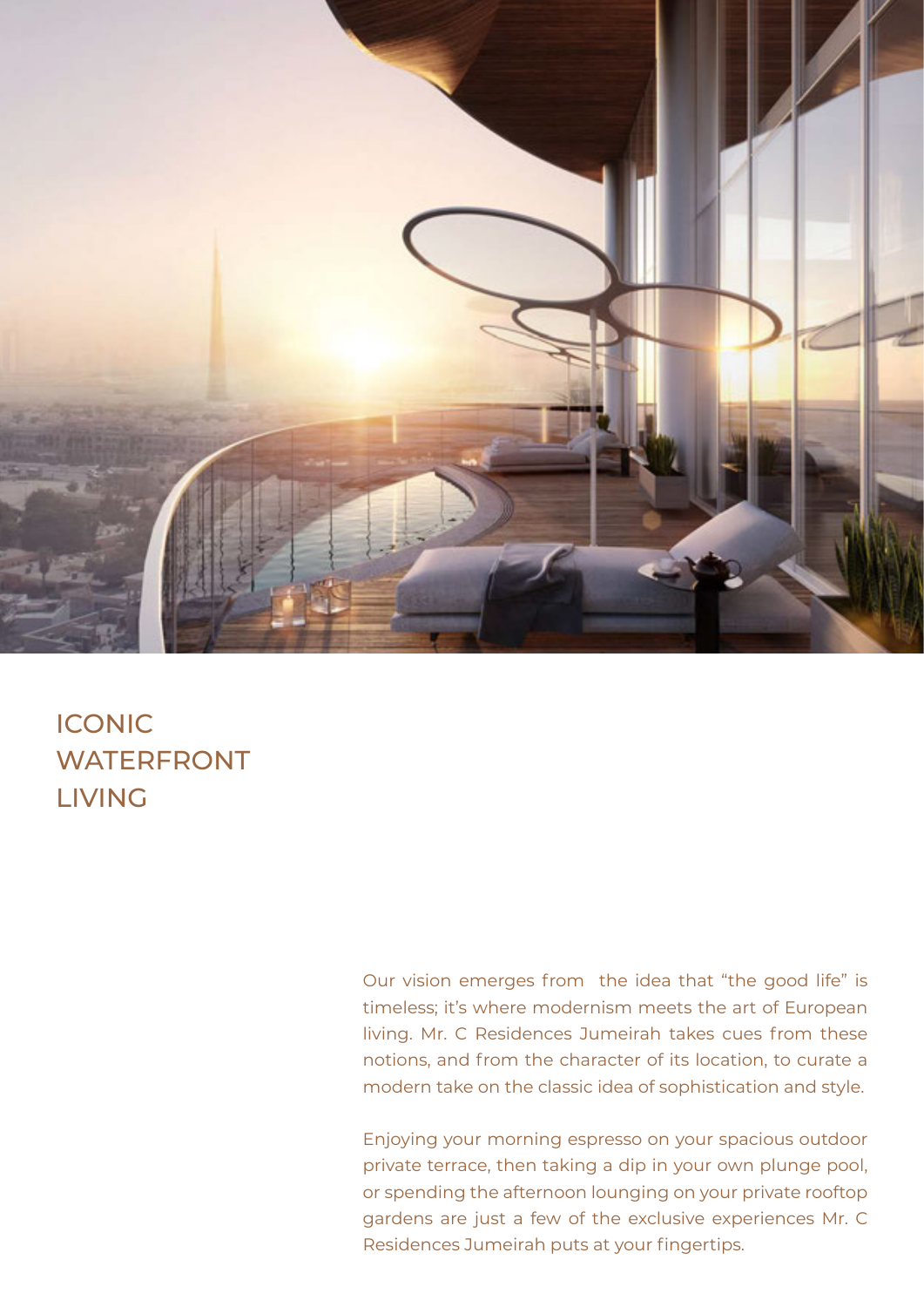# **SERVICES** DETAILS OF A LIFE WELL LIVED

#### **Services**

- Designated Director of Residences Dedicated Mr. C Residents App Mr. C Private Global Office (exclusive access-only global lifestyle service) Butler Service Lobby Lounge with Curated Art Pieces 24-Hour Doorman & Security 24-Hour Valet & Drop Off Mr. C Property Management Team Housekeeping Service Available Arrival and Departures Services Mail & Package Rooms Refrigerated Delivery Holding Area Common Area Maintenance & Landscaping Exterior Window Cleaning
- Fire & Life Safety Systems Quarterly Air Conditioning Filter & Cleaning Private Pool Cleaning Automated Smart Home Solutions for AC, Light, Sound, Curtains, Terrace Pool Temperature, & Bird Protection Digital Key and Parking Entry Remote Elevator Service For Penthouse: AC Controlled Parking Cleaning, Tailoring and Shoeshine Services Transportation Assistance Limousine, Car & Chauffeur Services Technology Assistance Business Support Services On-Call emergency medical care

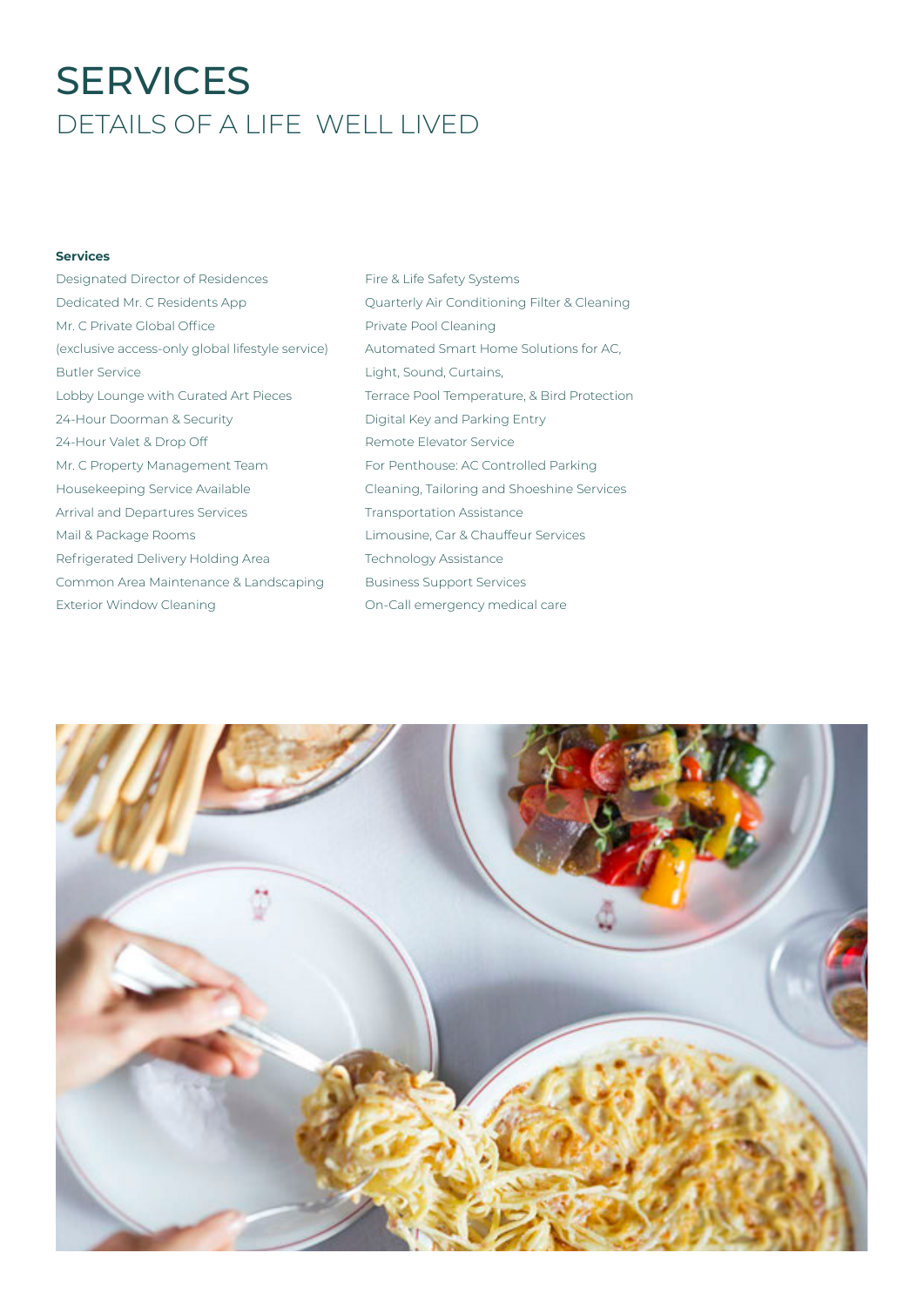# AMENITIES DETAILS OF A LIFE WELL LIVED

#### **Amenties**

#### **Residence Features**

| Bellini Café                                   | Ope    |
|------------------------------------------------|--------|
| Poolside Food & Beverage Service               | Floo   |
| In-Home Dining by Bellini Café                 | Cana   |
| Cocktail & Juice Bar at Bridge Lounge          | Priva  |
| Indoor Screening Room                          | Priva  |
| <b>Outdoor Movie Theater</b>                   | Priva  |
| Poolside Cabana's with Towel Service           | Sum    |
| Little C's Children's Learning & Adventure Lab | Priva  |
| Modern Gym with Stretch, Cardio,               | No F   |
| Weights & Fitness Equipment from Technogym     | Italia |
| Standard Lap Pool                              | Italia |
| Outdoor Yoga Space                             | Auto   |
| Outdoor Massage Space                          | (AC.   |
| Men's and Women's Locker Rooms                 | terra  |
| Salon Treatment Room                           | Digi   |
| Steam & Sauna Rooms                            | AC-    |
|                                                |        |

**Philfrick** Plan Layouts or-to-Ceiling Glass al and City Views ate Outdoor Terraces with Plunge Pools ate Roof Gardens ate Roof Fire Pits nmer Kitchens ate Elevators Public Hallways an Terrazzo & Quartz Countertops an Cabinetry omated Smart Home Solutions light, sound, curtains, ace pool temperature, bird protection) ital Key and Parking Entry Controlled Parking

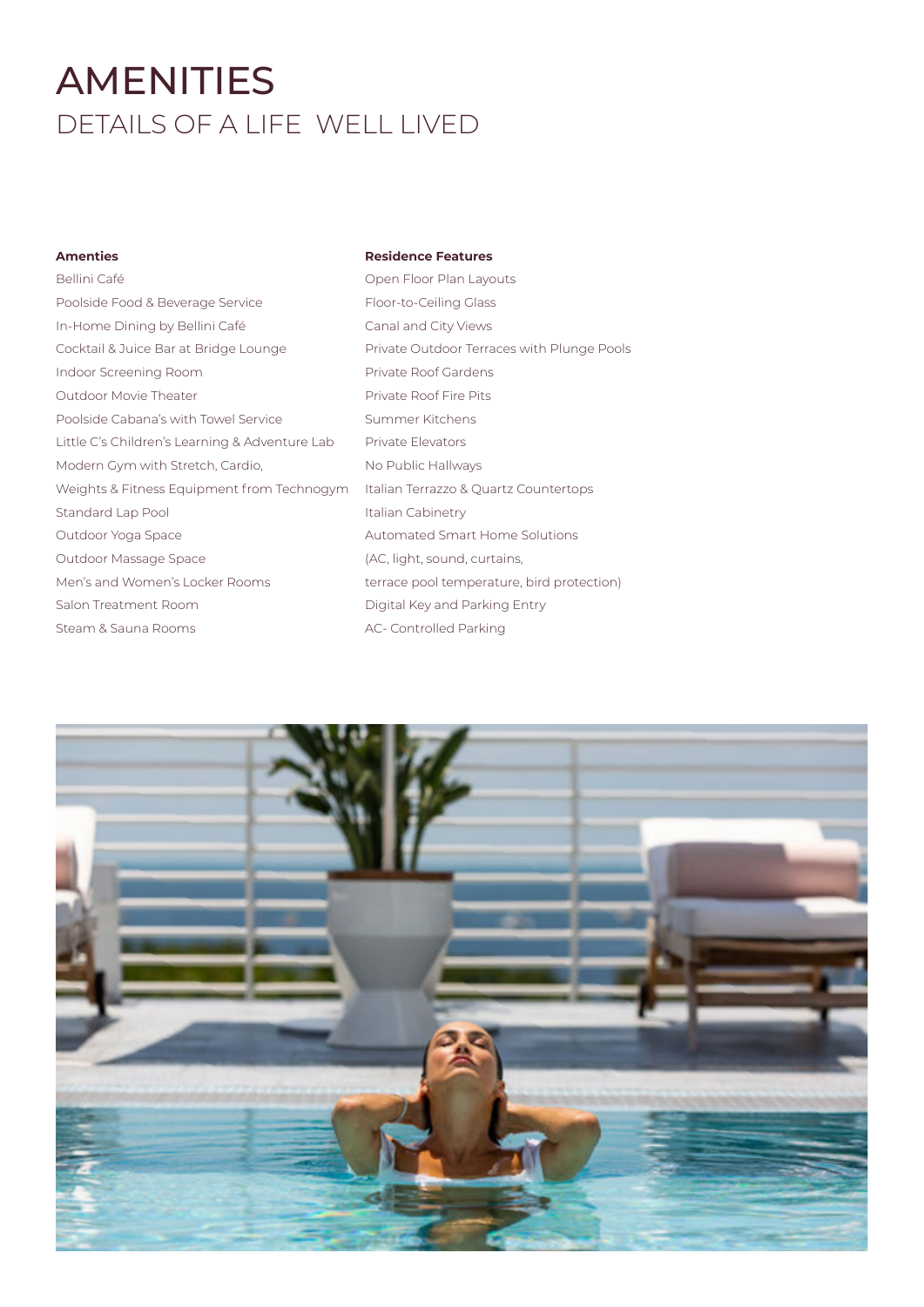

# MR. C **DESIGN TFAM**

#### **ALTA REAL ESTATE DEVELOPMENT**

Developer

Headquartered in Dubai, Alta is a privately owned global real estate development company known for its portfolio of the most notable residential addresses and commercial locations. Founded and led by Abdulla Al Tayer, a visionary in the space, Alta is highly specialized in identifying and acquiring the land in prime geographical areas with strong growth potential. Alta's culture is one of creativity balanced with financial and execution discipline. Built on the spirit of collaboration, Alta embraces international partnerships with world-renowned designers, architects and consultants to capture sophisticated finishes and efficient layouts that combine the finest elements of exceptional design and construction. Our product is meticulously detailed and on the forefront of innovative urban design.

### **Ignazio and Maggio Cipriani**

Mr. C

Mr. C is a hospitality and residential property brand founded by brothers Ignazio and Maggio Cipriani. Members of the fourth generation of the Cipriani family, internationally renowned for restaurants, landmark event spaces, lounges and residences, Ignazio and Maggio were uniquely qualified to conceptualize a hospitality and residential brand that would bring the best of Old World and modern luxury together for today's most sophisticated clientele.

Both brothers Ignazio and Maggio had experienced hospitality on an international level while working for the family business, and this greatly influenced the development and vision for the Mr. C brand, ultimately defining the feel and ethos. This mindset is a commitment to making today's Mr. experience effortless through sophisticated design, Old World simplicity, and European glamour.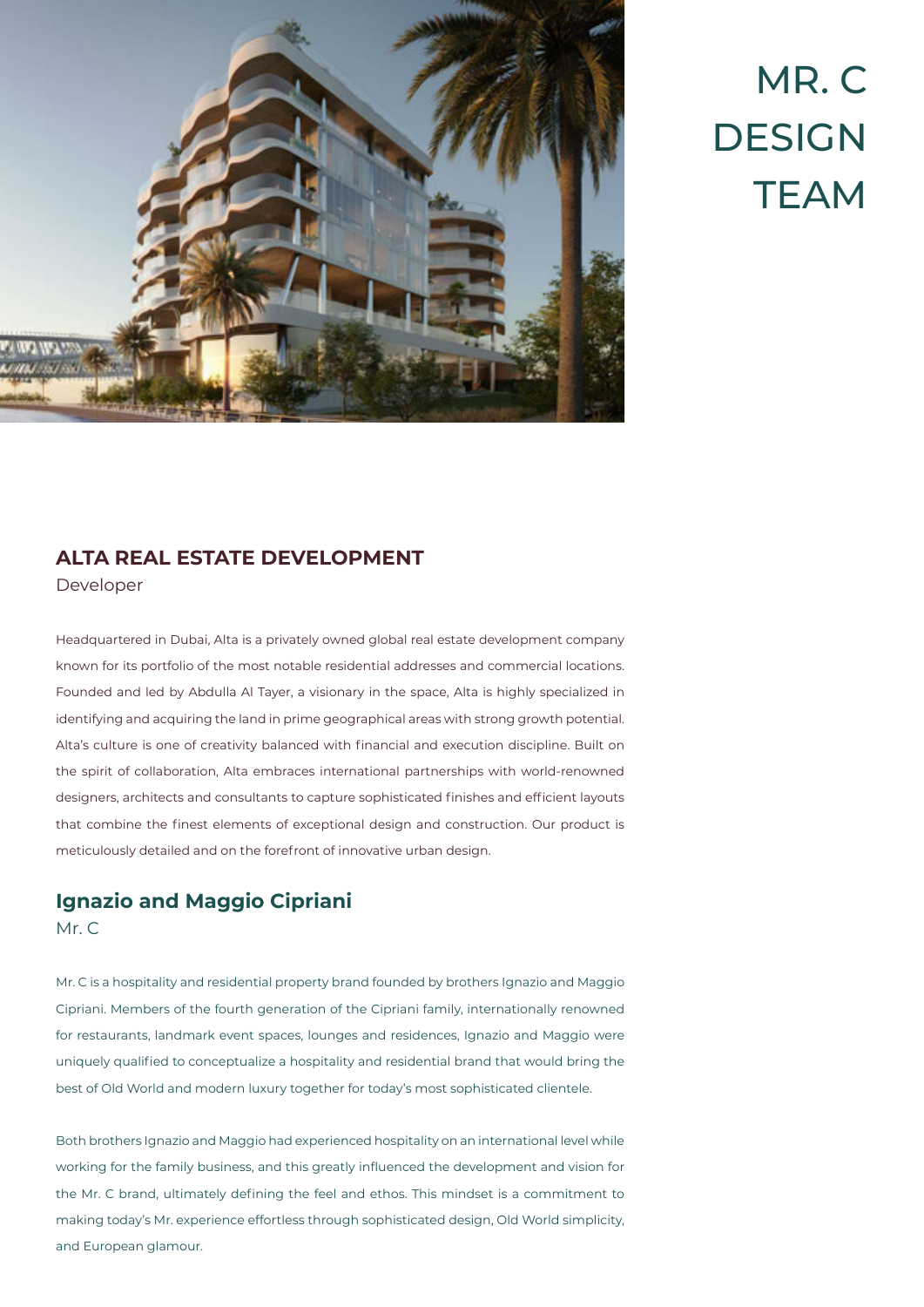#### **ARQUITECTONICA** Architecture

As a counterpoint to the fluid forms of the main building, a second exclusive tower rises facing the Burj Dubai. Its pearl like elliptical shape continues the nautical vocabulary of the design.

Throughout the project the details support the water bound theme of luxury yacht design. Wood soffits in the balconies add warmth and a residential touch to the nautical message. So do the circular guardrails that follow the fluid form of the building. The soft forms imply a relaxed mood reflecting the idea of a resort nestled in the city. Arrival is through a generous porte cochère. It leads to a lobby that reveal views of the canal. Adjacent is the Bellini cafe that also opens to the promenade.

All the residences have private access elevators. All residences in the main building have views of the water face the canal and pool deck. The units stretch from one side of the building to the other allowing for multiple views and cross ventilation. The ellipse tower units are unique as they enjoy full panoramic views. Along the boardwalk townhouses provide a home in a privileged setting on the water.

The amenity deck is unique as it faces both the Burj Dubai and the water. The expansive deck slides under the building to create a monumental deck and porch. It provides a unique resort experience in a boutique setting.

Mr. C Residences Jumeirah is a true urban resort that complements the luxury lifestyle. It is a relaxing backdrop with an upscale waterfront cafe in the city.

#### **MEYER DAVIS** Interiors

Meyer Davis is a globally recognized New York City-based design boutique specializing in residential, hospitality, retail and workplace environments. Founded in 1999 by Will Meyer and Gray Davis, the firm has established itself at the forefront of high-end commercial and residential design practices throughout the U.S. and abroad. Meyer Davis designs seamless physical experiences tailored to the client's individuality, combining principles of great design with a clear vision for the experience they seek to create. The designers consider each new project an opportunity to bring a unique and powerful story to life.

Playing with space, form, texture and light, they develop a visual experience that seeks to compel and inspire. Meyer Davis believes that great design works on multiple levels, weaving together bold design moves and striking details to ensure that when completed, each project makes an immediate and lasting impact.

Meyer Davis enjoys seeking new and unexpected solutions, values lasting impact over flash, and believes in the power of restraint. The firm's work proves that intelligent subtraction often yields the greatest results.

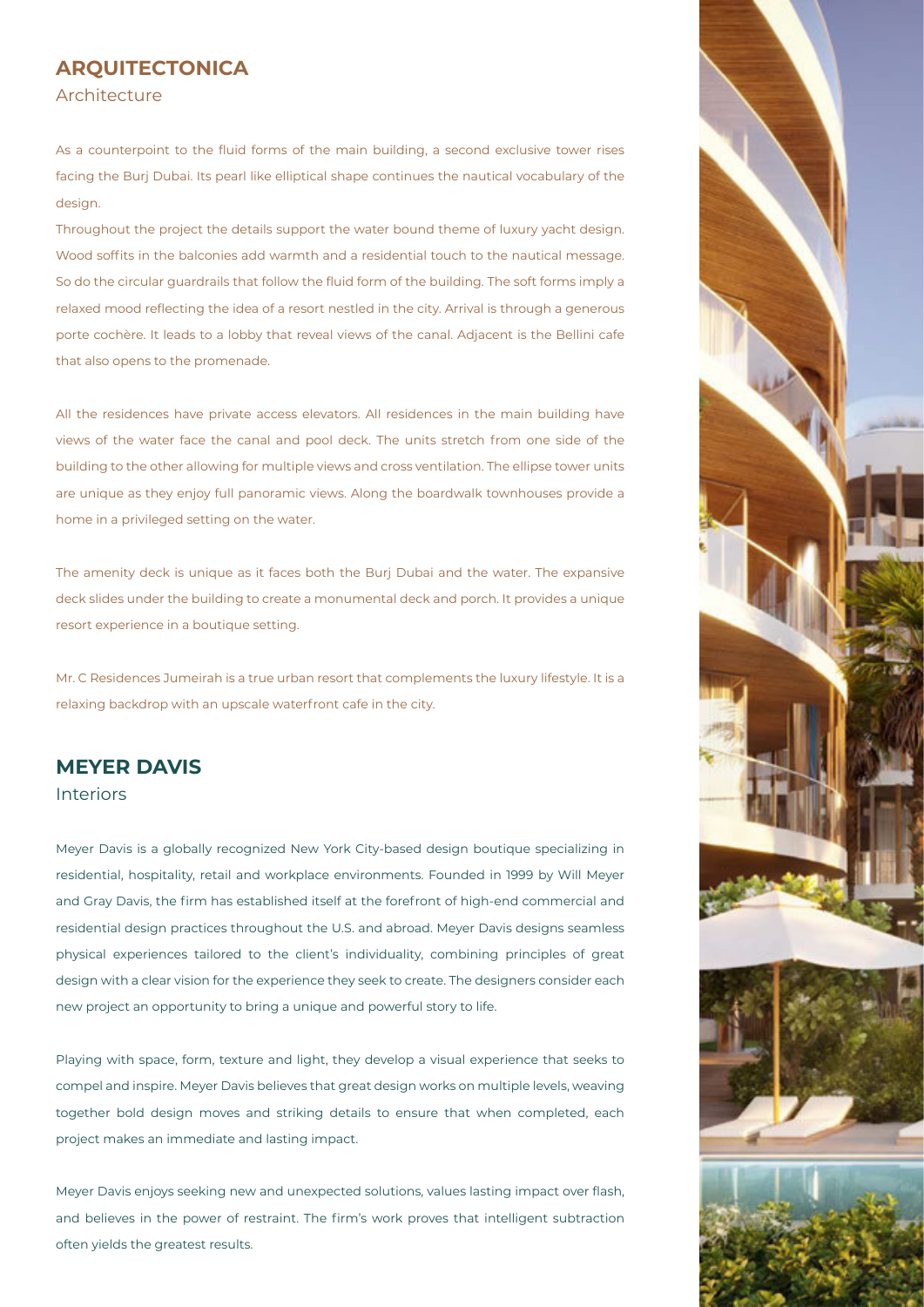## Mr. C arises from the belief that "the good life" is a timeless ideal.